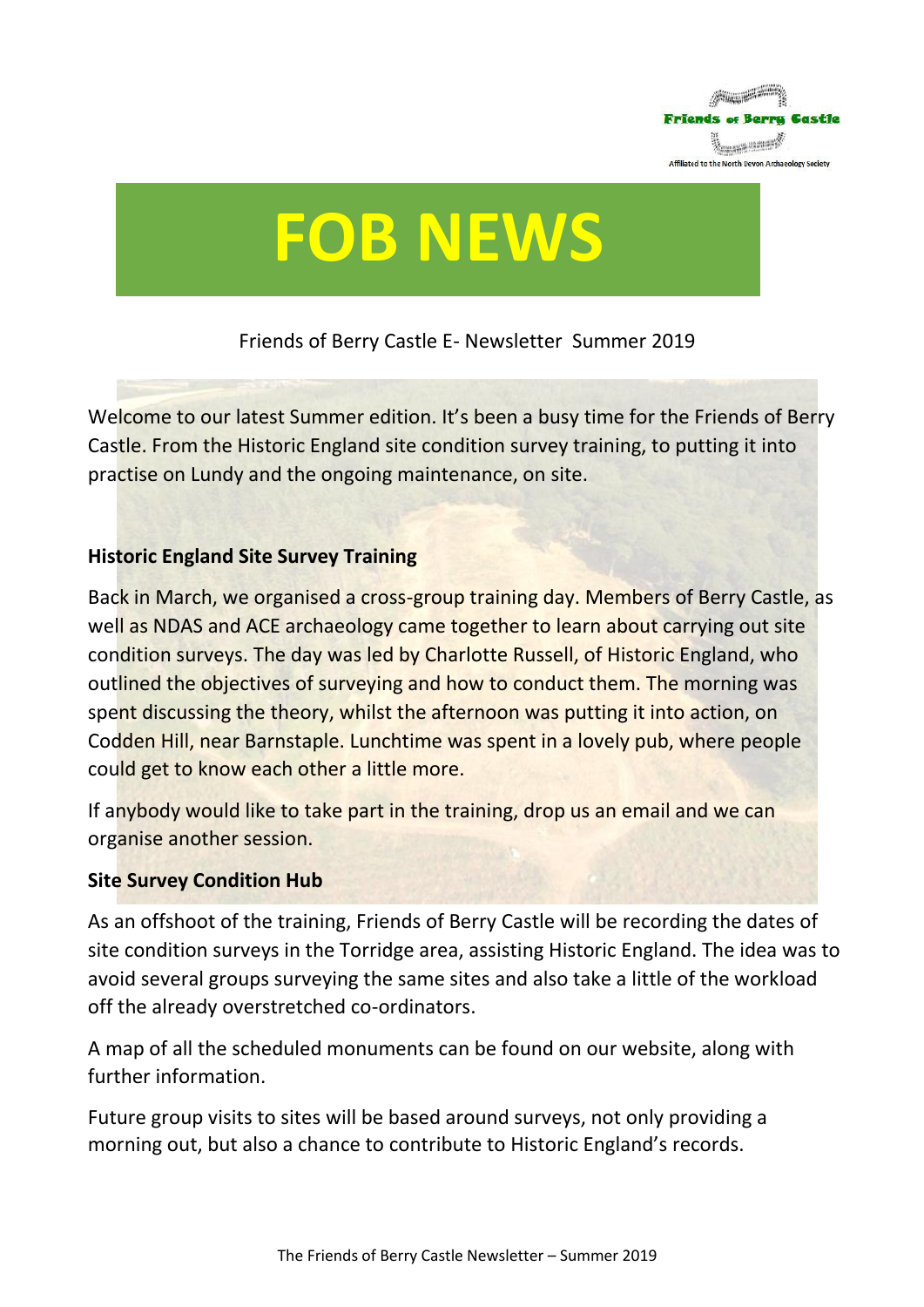## **Lundy Visit**

We were surprised and very pleased to be approached by Historic England and National Trust, to carry out site condition surveys, on Lundy Island.

Our original date was postponed, due to rain. The volunteers didn't quite relish the prospect of surveying sites, with a handful of paper mache! However, the weather for the reserve day proved much better. After many emails, creating maps, amalgamating HE and NT survey forms together and endeavouring to locate each site, the group of volunteers set sail.





Although though the sun was shining, the day was to be a fairly challenging one. With 41 monuments to survey, it wasn't going to be easy. Some sites were straight forward, whilst others seemed more elusive; the whole process was a very steep learning curve. However, it sets us in good stead for future surveys.

Thank you to the volunteers, who gave up their time and energy to conduct the surveys.

## **Site Maintenance**

With the weather warming, the brambles and weeds are loving it! Sadly for our maintenance volunteers, this doesn't make their job any easier. Every Tuesday morning, 10am-1pm, we run a working party, where saplings, weeds and brambles are removed and paths are kept clear, around the site.





**spot the difference**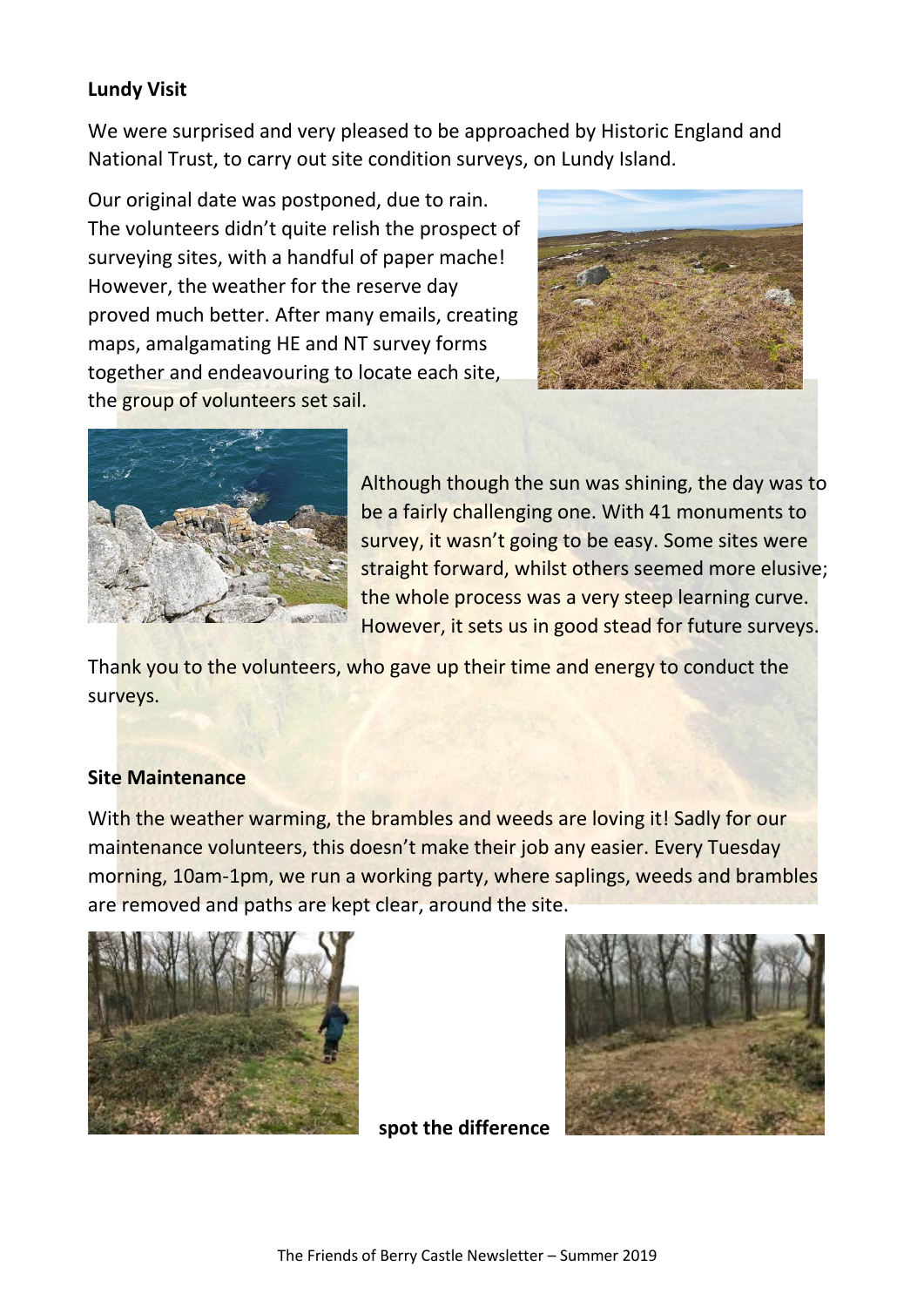If you are free, or know somebody who may like to lend a hand, we'd be extremely grateful for any help people can offer.

Just bring some gardening gloves and a flask and join our dedicated team in the fresh air. Sadly, due to lack of support, we will no longer be running the weekend sessions. Please let us know, if you intend to join us, so we have an idea of numbers and also, we can let you know if we have to cancel. Details will be on our 'events' page on our website.

*[www.berycastlehuntshaw.com](http://www.berycastlehuntshaw.com/)*

#### **Easter Egg Hunt**

On Good Friday, we ran an Easter Egg Hunt, at the Berry Castle site. The weather was fantastic and offered perfect picnicking conditions. With the wild flowers bursting out, the site was very colourful. As well as the egg hunt, the 'Berry Castle Brain Buster' was on offer for those children who wished to challenge the little grey cells. All the answers can be found on the information boards, around the site. This is also now on our website, in the *Education* section, if you'd like to download it.



## **Summer Dig**

Bringing archaeology to the community, is important to us. This is why we're planning

to excavate and restore the ancient holy well, in Newton St Petrock. In a chance conversation with the landowner, he revealed that it was traditional for the families to be Christened in the well. He had originally bought the land, in order to restore the well, but due to age, he

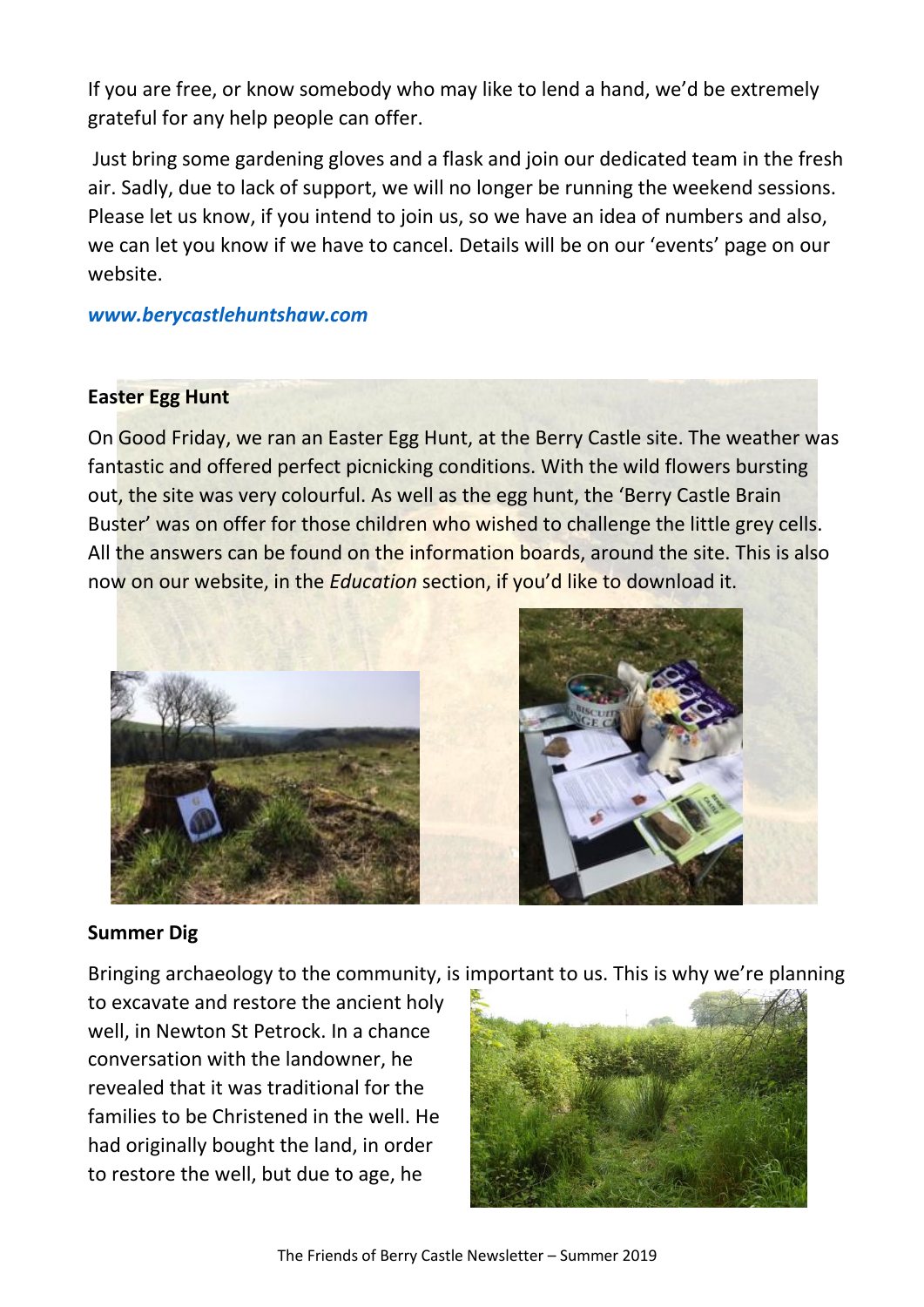hadn't managed to carry it out. Our original picture in our heads was of a traditional ring of stones of about 1 metre across. However, once we located it, we were astonished at the size of it. Rather than a well, it's more of a plunge pool, measuring 3 metres across, with a surrounding wall of about 1 metre high, sunk into the slope! There appears to be a stone pavement, running out of the enclosed area, along with a possible stone platform, above it. Hopefully, we will have the answers, after the dig.

Having previously researched the history around the village, the findings were presented to the local community, including previously unrecorded features, detected from a drone, during last Summer. The enthusiasm generated, was fantastic and has hopefully sparked a new interest in archaeology, with many of the residents.

The dig will take place during Wednesday  $3 - 10<sup>th</sup>$  July. Further details will be sent out in the next week. If you are interested in volunteering, please drop us an email at *berrycastle1.co.uk* , where we can send the information directly to you.

# **Who was St Petrock?**

Saint Petrock was a Welsh prince, son of King Glywys of Glywsing (ancient name of Glamorgan), who trained as a priest in Ireland and journeyed to Devon (Dewnans) and Cornwall (Kernow) in the  $6<sup>th</sup>$  century to preach. Associations with his name stretch from North Wales, through Devon and Cornwall, into Brittany. Many wells are dedicated to saints, but rarely can they be directly associated with them. St Petrock's Well, in Newton St Petrock, was allegedly dedicated to him, when he visited.

There are a number of stories surrounding St Petrock. According to the legends, St

Petrock was returning from a pilgrimage to Rome, when he stayed at Newton St Petrock. During his time there, it rained constantly. The locals asked him when the storm would stop and he told them that it would end the next day. Unfortunately for him, it continued to rain (it's Devon, after all). He was appalled at his own presumption, that he could foretell the future and set out on a journey of penance to Rome, then Jerusalem, then India. There, he befriended a wolf, which he is often pictured with. His journey took seven years, before returning to Britain.

His understanding of storms may have been on par with Michael Fish, however, St Petrock is more commonly



associated with humility and caring for animals. He is often depicted with a staff and bell, as well as being accompanied by a stag and wolf. Two stories tell of dragons. The